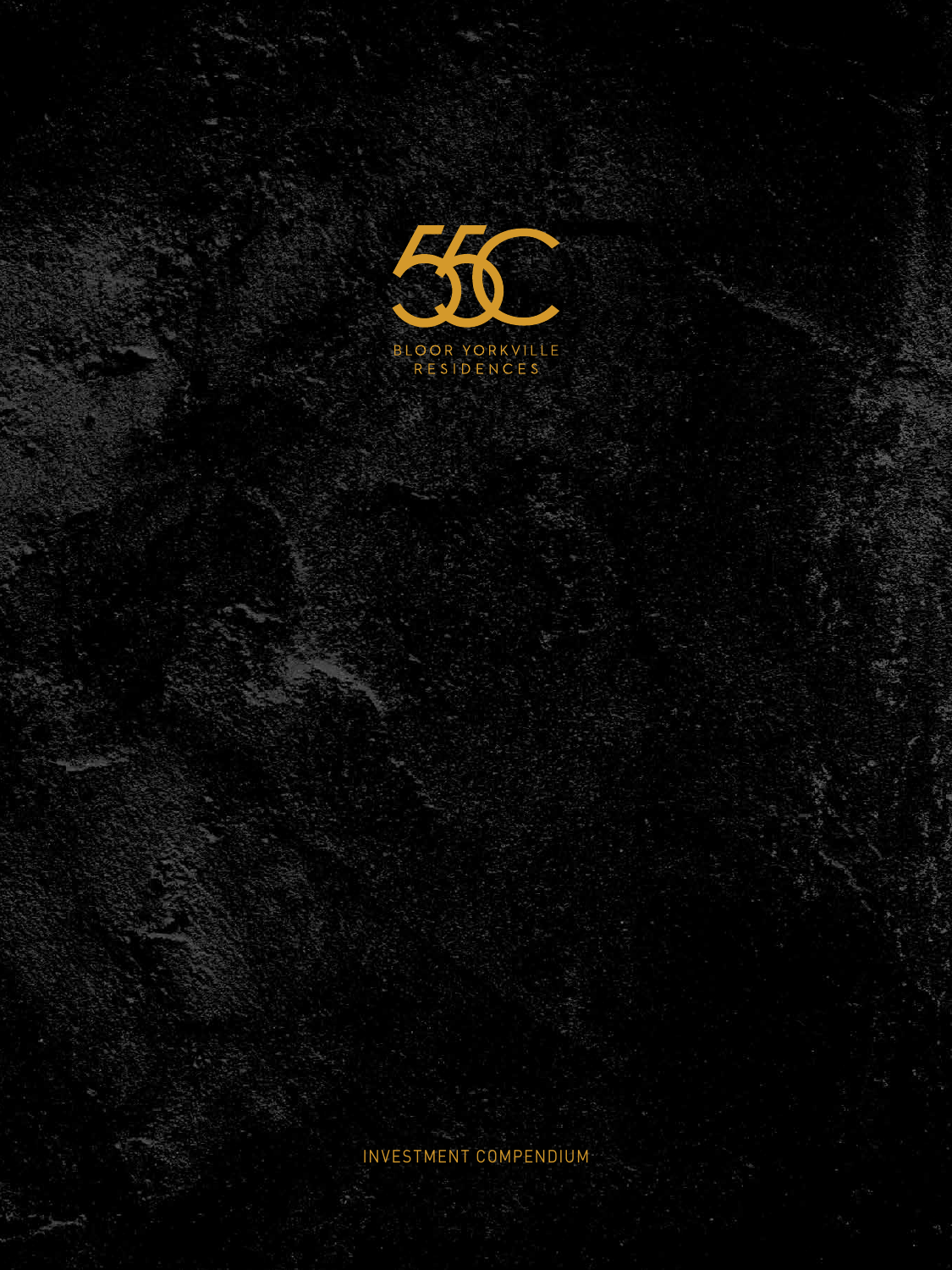In the heart of Bloor Yorkville. Toronto's most fashionable neighbourhood, 55 Charles is modern, distinct, and alluring. A symbiotic collage of design and luxury. Style and sophistication. Every detail of this development defines what's best about big city living. Thoughtfully designed suites. Fabulous amenities. Divine features. Sublime finishes. Bespoke quality.

Make it yours.

### DEVELOPMENT TEAM

| Developer       | MOD Developments Inc.                                                                                                                                                                                                                                                                                               |
|-----------------|---------------------------------------------------------------------------------------------------------------------------------------------------------------------------------------------------------------------------------------------------------------------------------------------------------------------|
| Architects      | architectsAlliance<br>World renowned architectural firm. Creator of innovative,<br>contextual and iconic residential and mixed-use buildings that<br>have transformed many North American cities. Awarded Canada's<br>highest honour for design - the Governor-General's Medal in<br>Architecture - multiple times. |
| Interior Design | Cecconi Simone<br>Internationally-acclaimed interior design practice. Designer of<br>some of the most spectacular interior environments for the retail,<br>corporate, hospitality, and residential sectors in Canada, USA,<br>Europe, and Middle East.                                                              |

### BUILDING FACTS

| Location                  | Bloor Yorkville                                                                                                                                                                                                                                                                                                                                       |
|---------------------------|-------------------------------------------------------------------------------------------------------------------------------------------------------------------------------------------------------------------------------------------------------------------------------------------------------------------------------------------------------|
| <b>Statistics</b>         | 48-Storeys                                                                                                                                                                                                                                                                                                                                            |
| No. of Condominium Suites | 551                                                                                                                                                                                                                                                                                                                                                   |
| Amenities                 | Over 20,000 sf of Indoor and Outdoor Space                                                                                                                                                                                                                                                                                                            |
| Ground Floor              | Lobby with Concierge and Fireplace Lounge<br>Pet Spa<br>Temperature Controlled Parcel Storage Room                                                                                                                                                                                                                                                    |
| 8th Floor                 | Multiple Lounge Spaces with Kitchen, Dining and Study Areas<br>Outdoor Lounge Spaces with BBQ Areas<br>State-of-the-Art Fitness Centre<br>_Virtual Cycling Studios<br>_Boxing/Heavy Bag Area<br>Cardio and Endurance Zone<br>_Functional Strength and Olympic Lifting Area<br>_Movement and Yoga Studio<br>_Change Rooms with His and Her Steam Rooms |
| Rooftop                   | Party Room with Outdoor Landscaped Terrace and BBQ Area<br>Zen Lounge<br><b>Guest Suite</b>                                                                                                                                                                                                                                                           |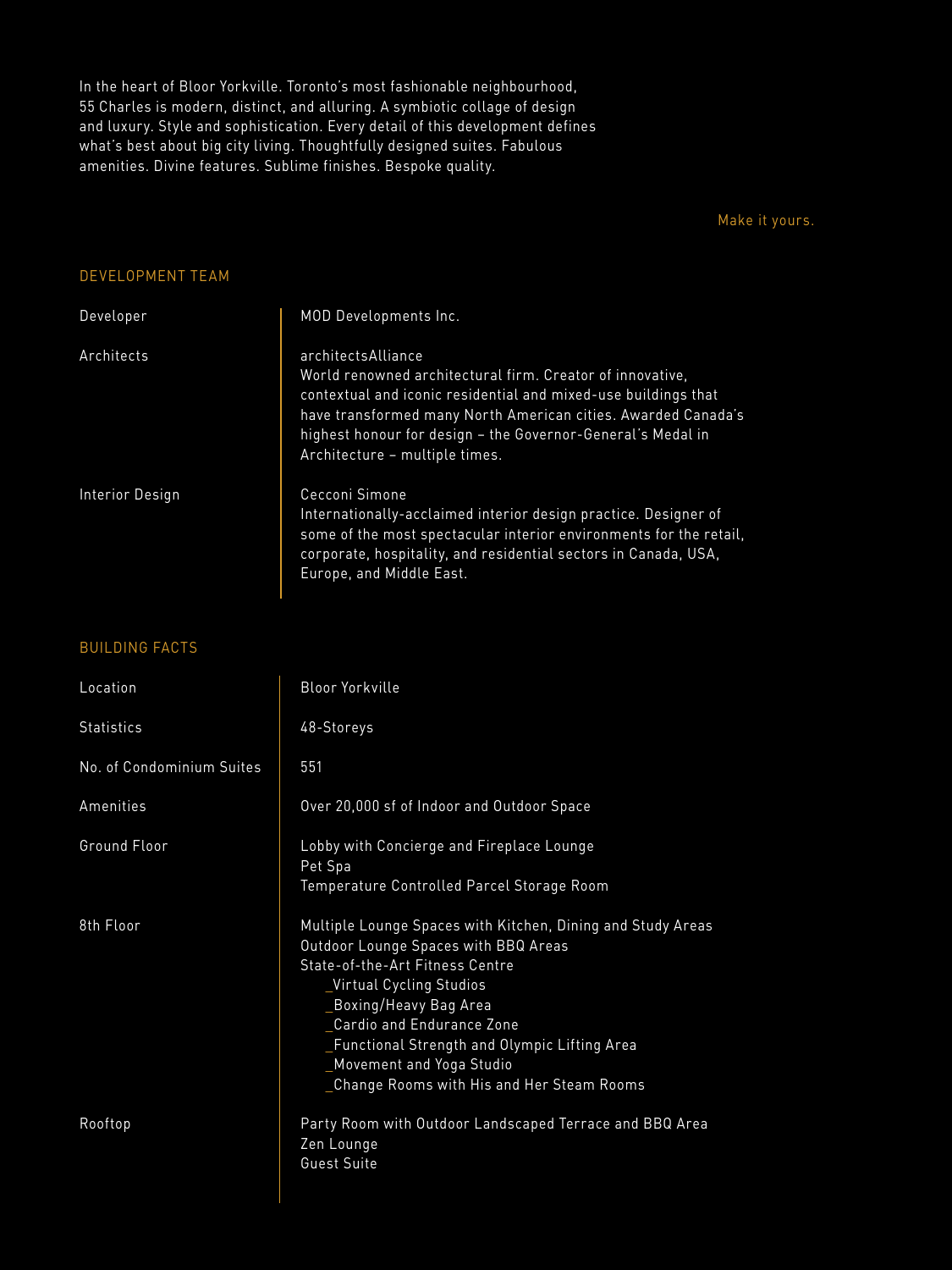## WHY INVEST?



### LOCATION

Located in the heart of Toronto, at the crossroads of two major subway lines. 2 minutes to Yonge and Bloor.

### DESIGN

Striking architecture. Another notable project by the world renowned architectsAlliance. Dramatic pinstriped vertical façade. Clad in stone, glass and stainless steel. Interiors by the internationally-acclaimed Cecconi Simone. Chic and luxurious. Features natural woods, subtle swatches of gold, sand and stone.

### DEVELOPER

MOD Developments Inc., one of Toronto's most innovative development firms, specializes in unique urban developments with a focus on architectural excellence, heritage preservation and city-building. The company has won several industry awards, including multiple BILD and OHBA Project of the Year and Best High-Rise Building Design Awards. Past projects include FIVE St. Joseph, The Massey Tower and Waterworks.

### NEIGHBOURHOOD

Bloor Yorkville is Toronto's most coveted shopping, dining and cultural destination. Packed with world-class stores, including Hermès, Louis Vuitton, Chanel, Prada, Cartier, Tiffany & Co., Holt Renfrew, Gucci and more, as well as a multitude of fine dining restaurants, elegant bistros and cafés. Minutes away from global institutions of higher learning – University of Toronto and Ryerson University. The world-renowned Royal Ontario Museum (ROM), Gardiner Museum, Bata Shoe Museum, the Royal Conservatory of Music and Koerner Hall are within walking distance.

### CONNECTIVITY

2-minute walk from the Bloor-Yonge Station. Close to multiple subway stations, the University of Toronto and Ryerson University.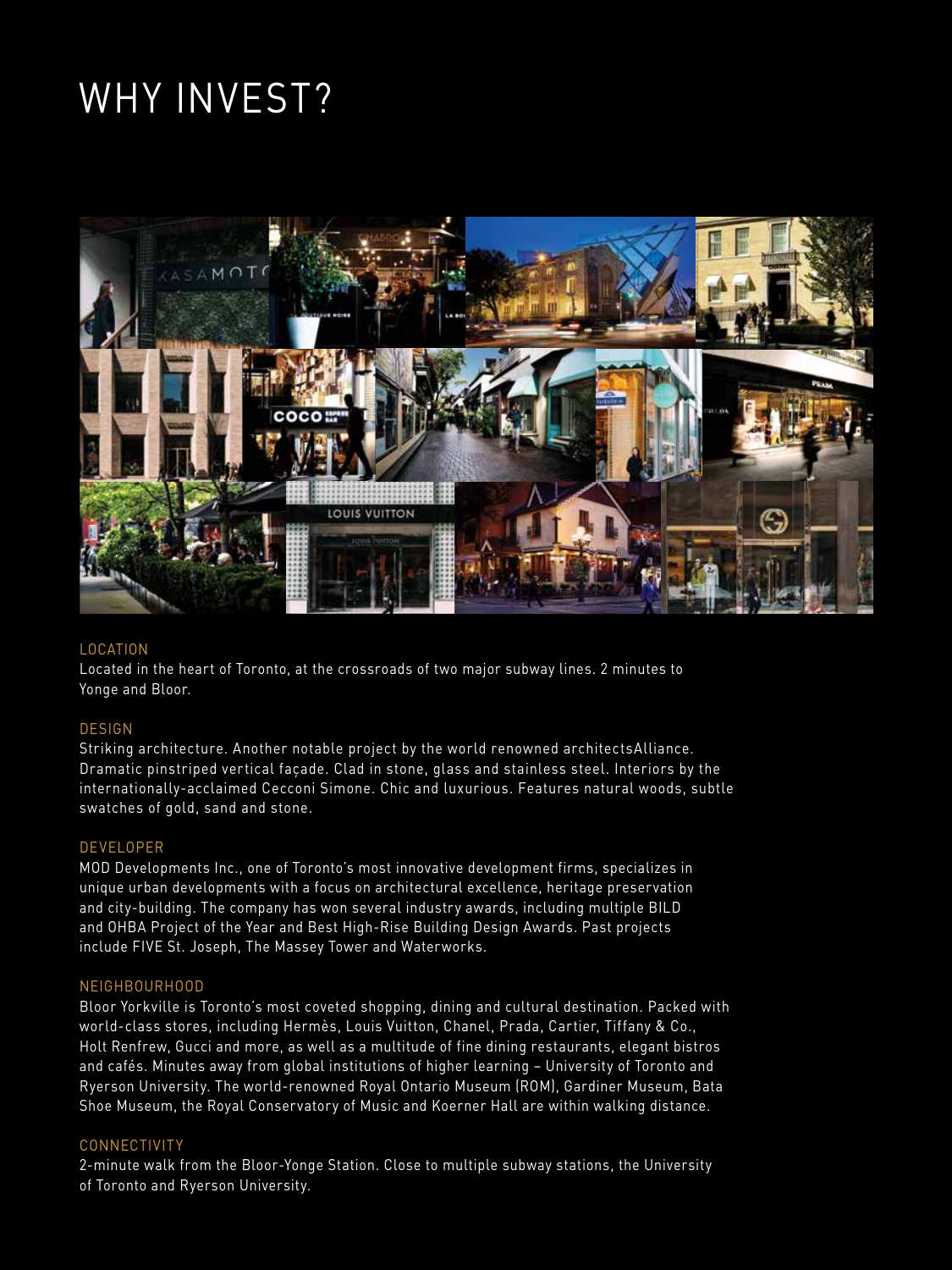## BLOOR-YORKVILLE\*

### BLOOR-YORKVILLE POPULATION STATISTICS



### AVERAGE HOUSEHOLD INCOME



Bloor-Yorkville



\$87,775 Toronto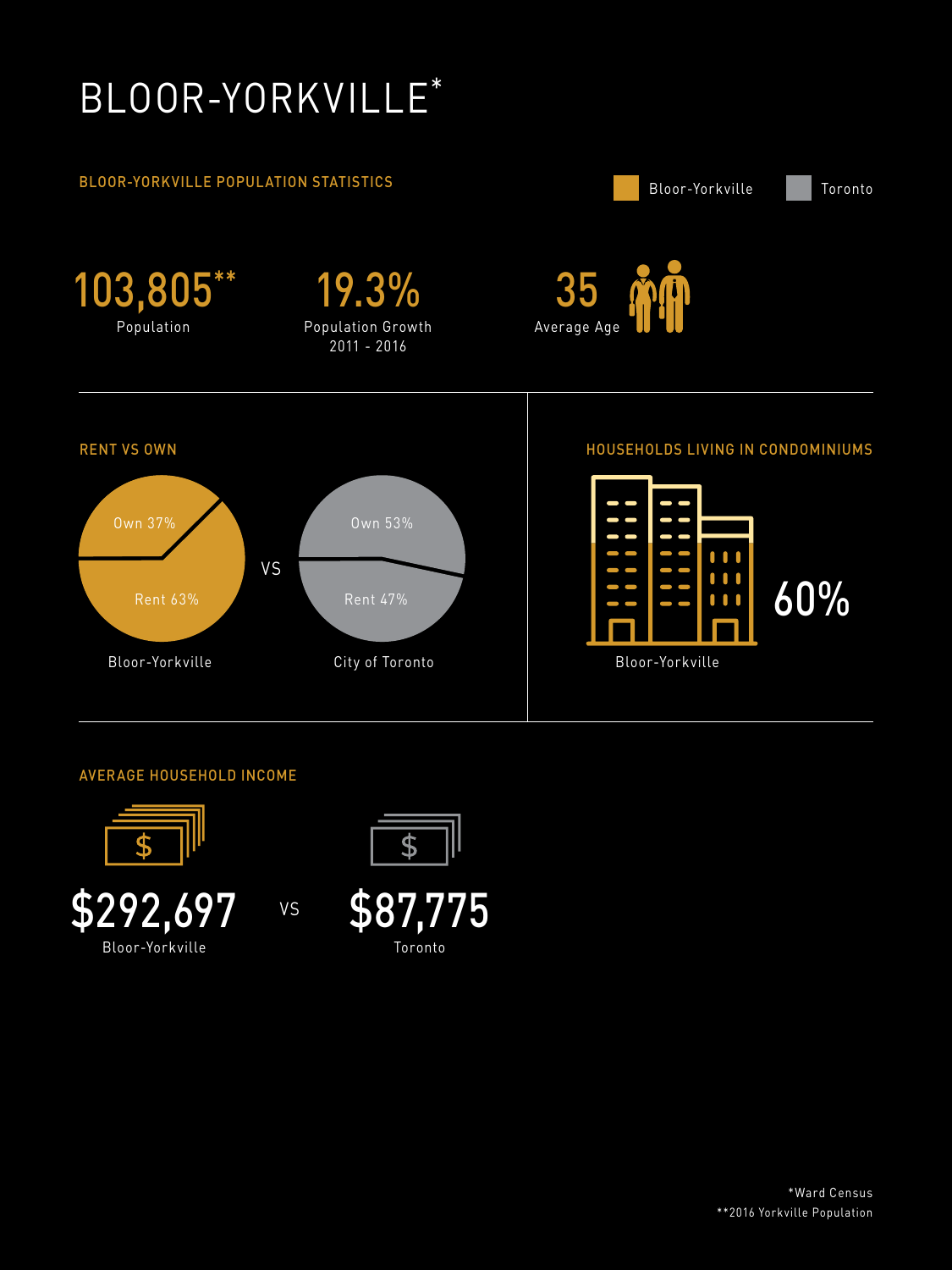

## RENTAL CONDO STATISTICS\*



\*Urbanation Reporting for the Year of 2018 and Q1 of 2019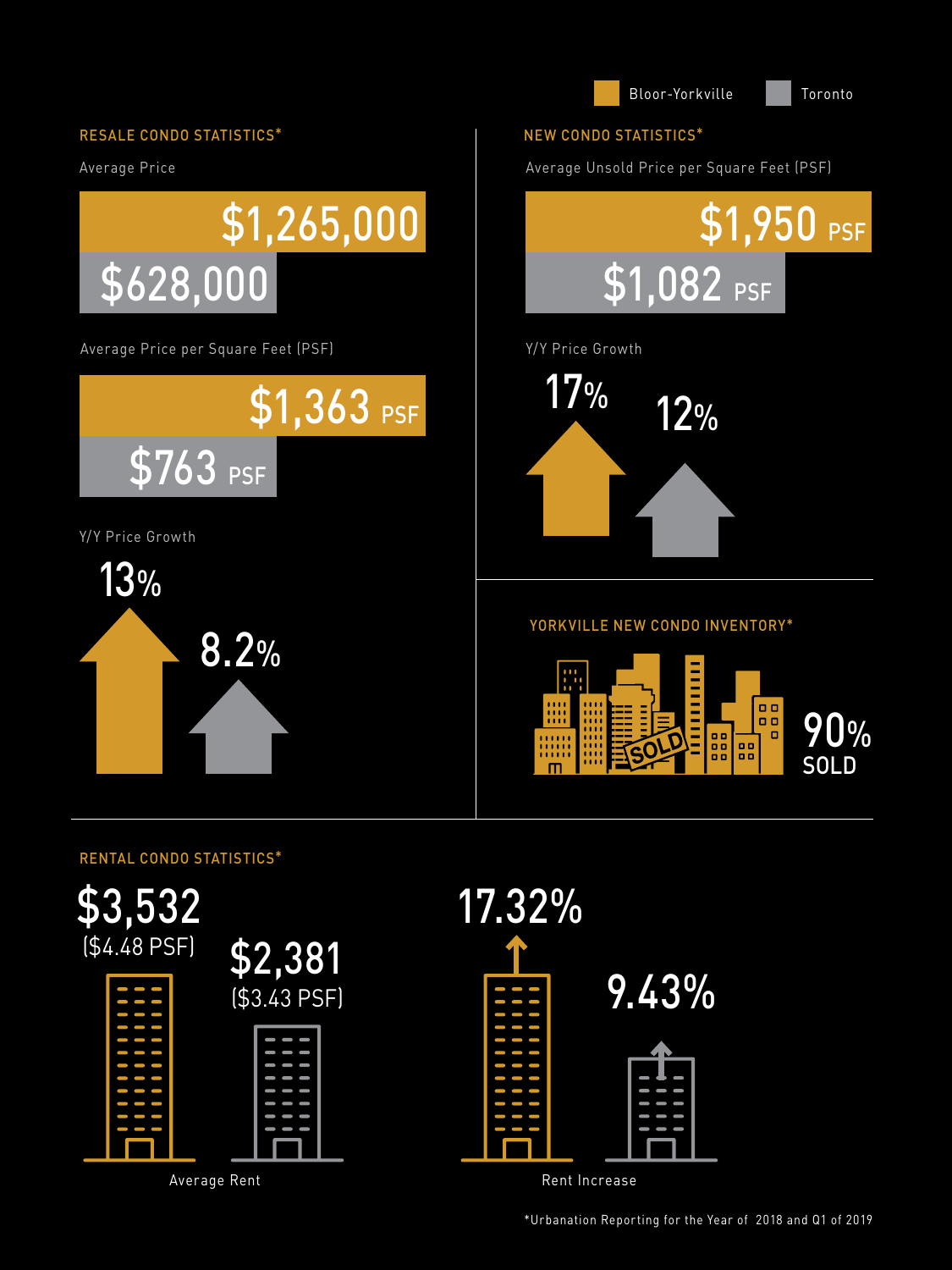# A HUB OF TECHNOLOGY

One of the world's most dynamic cities, Toronto's tech industry is world class. The annual Blue Book report, which looks at Canada's economy as a whole, says growth in the tech industry will help Toronto drive the Ontario economy to grow by 2% in 2019.

The Toronto Region has long been an international hunting ground for graduates as the area's postsecondary institutions turn out a steady supply of engineers, software developers and data scientists.

CBRE's Annual Scoring Tech Talent Report lists Toronto as North America's fastest growing tech sector for a second year running.

High quality and well-educated tech talent, cost efficiencies and welcoming immigration policies are competitive advantages for the Canadian tech markets.

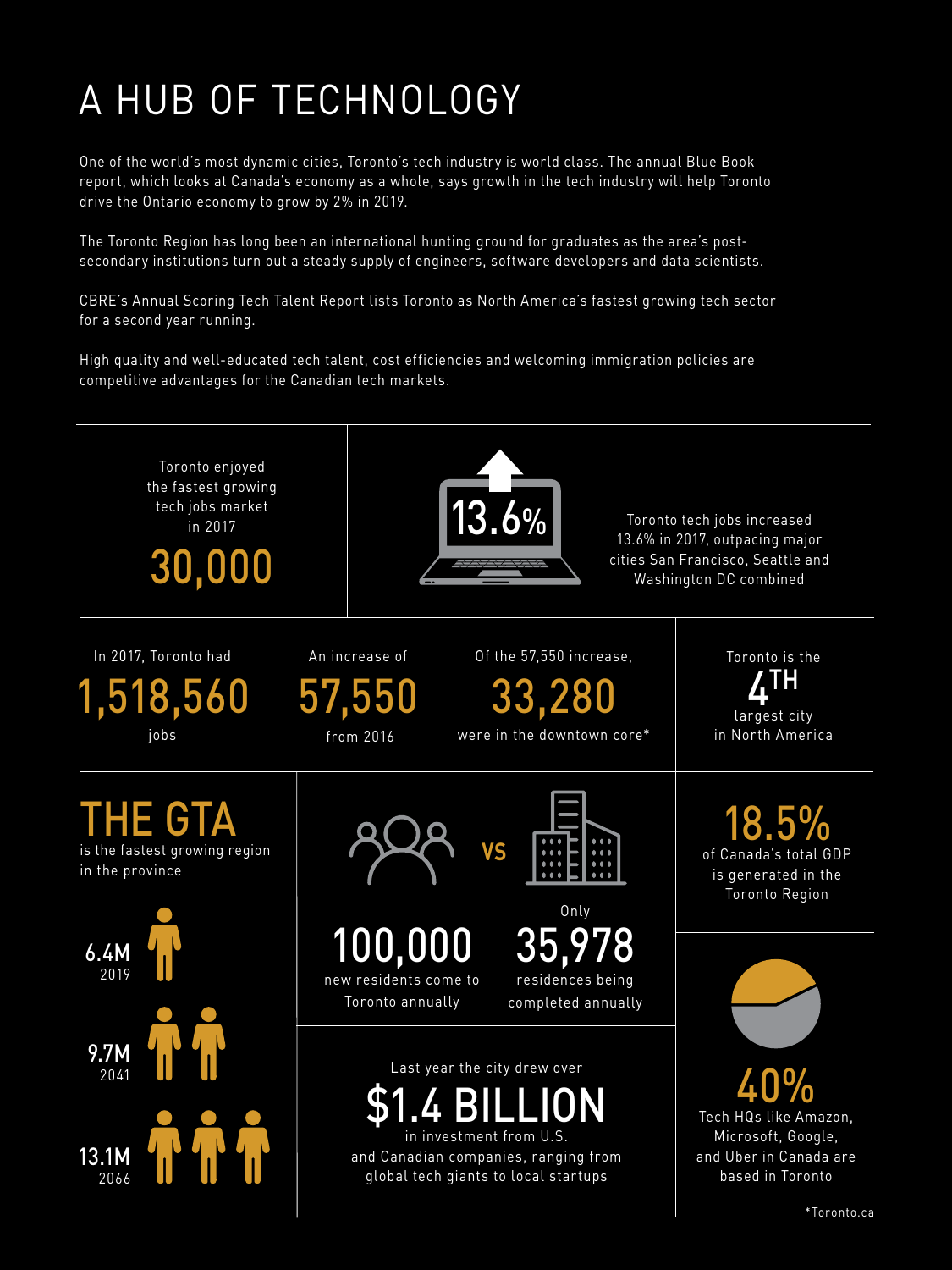# A CENTRE OF LEARNING

World class. Future forward. Toronto sits at the intersection of mind and action. It is home to global institutions of higher learning, leaders in research and innovation, and is favoured by Canadian and International students. Toronto offers career-driven education, focused on contemporary society.





Per Year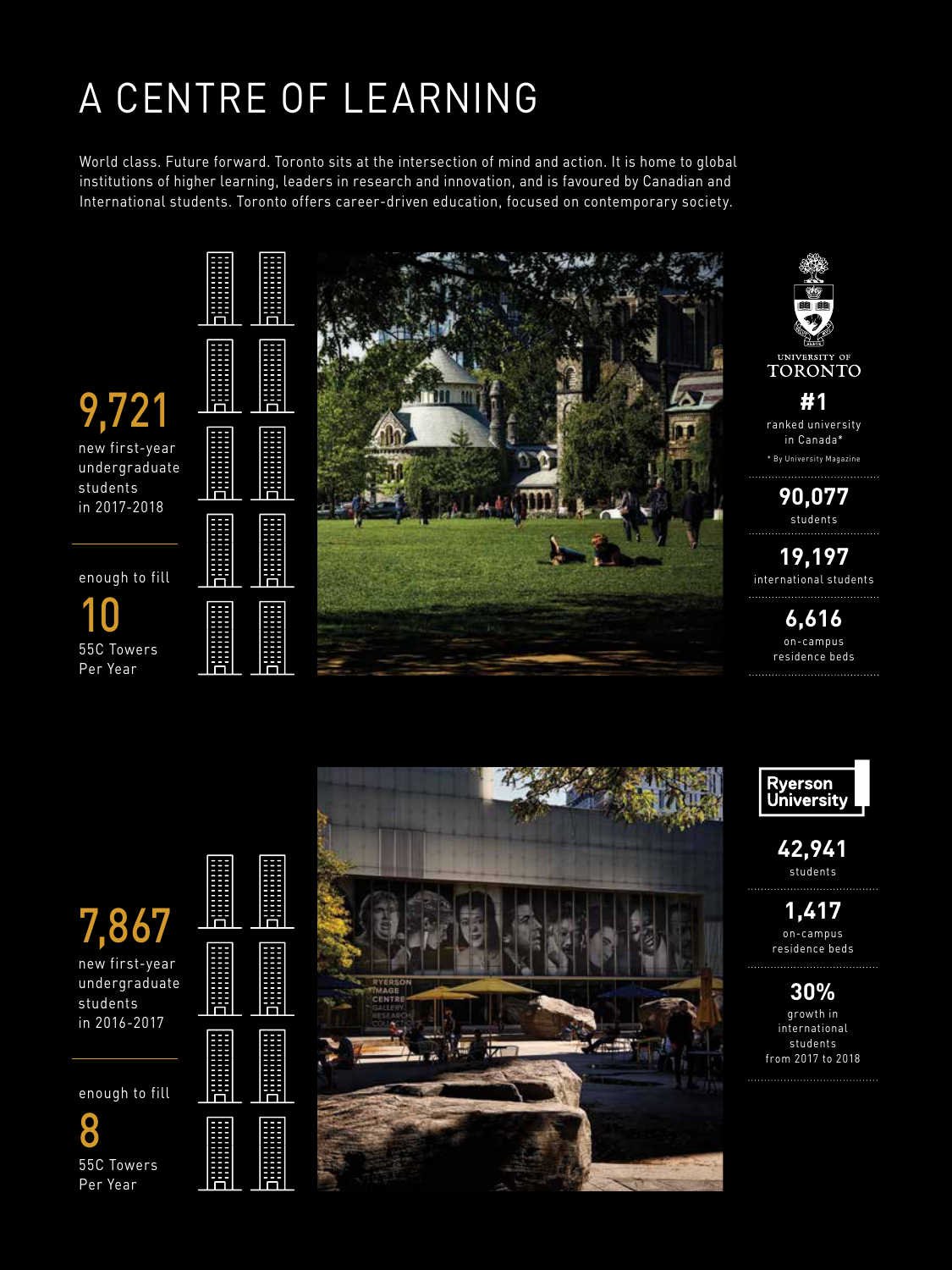# A WELL-CONNECTED DEVELOPMENT

55C is minutes from all things important. Whether it's the financial district, hospitals, or universities, everything that matters is a subway ride away. In fact, the building is just steps from both Line 1 and Line 2 subways. Its unbeatable Bloor Yorkville location offers residents a variety of choices. It's a short walk from internationally renowned designer stores like Gucci, Tiffany and Co., Prada, Holt Renfrew, Hermes and other world class shops. 55C is also close to a wealth of fine dining restaurants, cafes, museums, galleries and everyday necessary amenities.

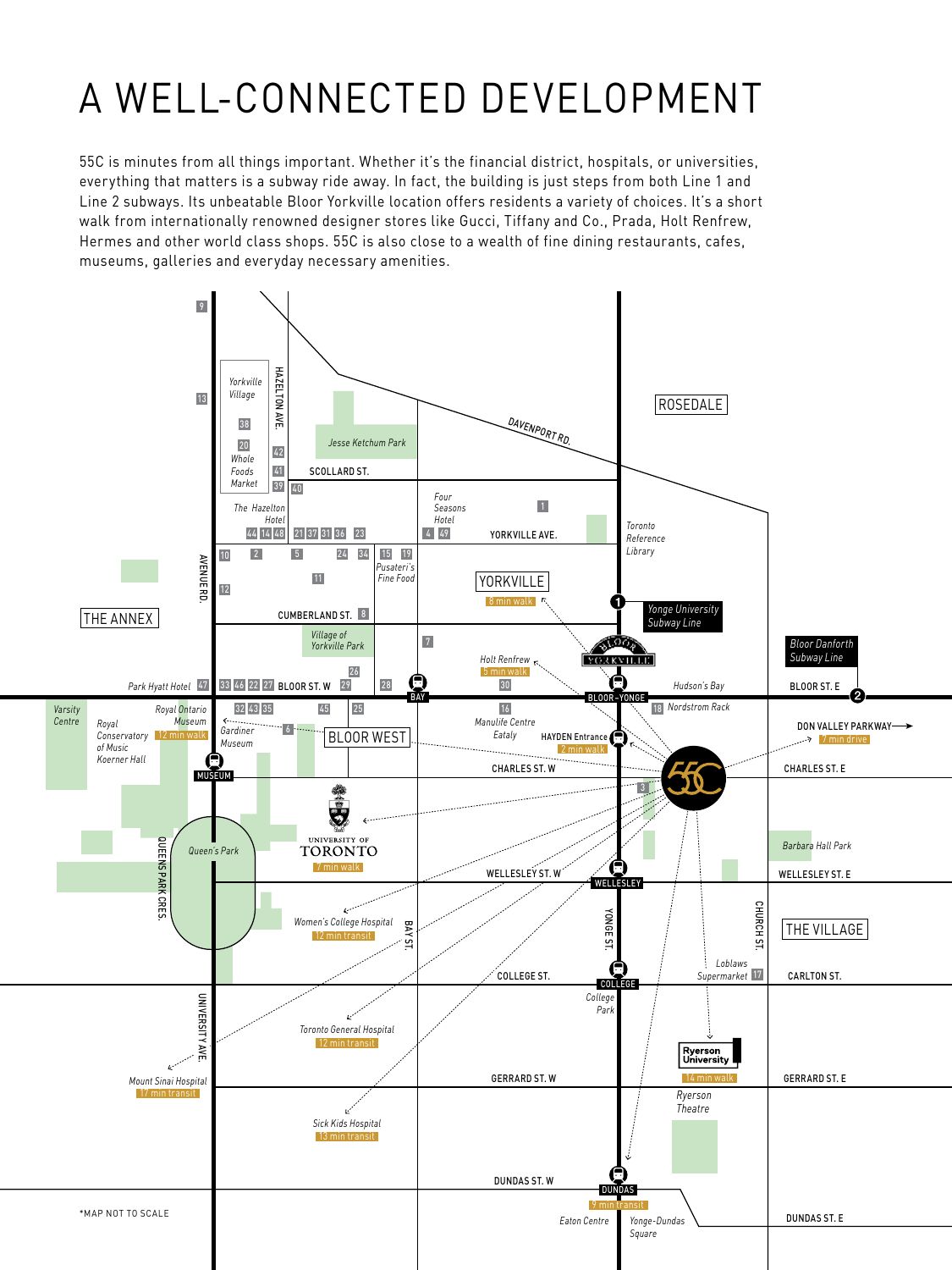## IT'S ALL HERE.



Daily errands do not require a car.



**Rider's Paradise** World-class public transportation.

### **WALKING TIMES**

| Yonge and Bloor Subway | 2 mins  |
|------------------------|---------|
| University of Toronto  | 7 mins  |
| Royal Ontario Museum   | 12 mins |
| Ryerson University     | 14 mins |

### **TRAVEL TIMES BY PUBLIC TRANSIT**

| Eaton Centre              | 9 mins            |
|---------------------------|-------------------|
| St. Michael's Hospital    | 10 mins           |
| Toronto General Hospital  | 12 mins           |
| Women's College Hospital  | $12 \text{ mins}$ |
| Sick Kids Hospital        | 13 mins           |
| Mount Sinai Hospital      | 17 mins           |
| <b>Financial District</b> | 10 mins           |
| Scotiabank Arena          | 14 mins           |
| Rogers Centre             | 20 mins           |

### **GOURMET RESTAURANTS**

- 1 Buca Yorkville
- 2 Cibo Wine Bar
- 3 Constantine
- 4 Café Boulud & D Bar
- at Four Seasons Hotel
- 5 Kasa Moto
- 6 La Société
- 7 Planta Yorkville
- 8 Sassafraz
- 9 Sotto Sotto Ristorante
- 10 STK
- 11 Sofia Restaurant & Bar
- 12 Sorelle and Co.
- 13 Sushi Masaki Saito
- 14 The One
- 15 Trattoria Nervosa

### **GROCERY STORES**

- 16 Eataly
- 17 Loblaws (Church & College)
- 18 McEwan (One Bloor East)
- 19 Pusateri's Fine Foods
- 20 Whole Foods (Yorkville Village)

### **SHOPPING & HIGH END FASHION**

- 21 Brunello Cucinelli
- 22 Burberry
- 23 Chanel
- 24 Christian Louboutin
- 25 Dolce and Gabbana
- 26 Ermenegildo Zegna
- 27 Gucci
- 28 Harry Rosen
- 29 Hermès
- 30 Holt Renfrew
- 31 Jimmy Choo
- 32 Max Mara
- 33 Louis Vuitton
- 34 Pink Tartan
- 35 Prada
- 36 Stone Island
- 37 Versace

### **ART GALLERIES**

- 38 Galerie De Bellefeuille
- 39 Hazelton Fine Art Galleries
- 40 Heffel Fine Art Auction House
- 41 Ingram Gallery
- 42 Mira Godard Gallery

#### **JEWELRY STORES**

- 43 Cartier
- 44 Richard Mille
- 45 Royal De Versailles
- 46 Tiffany & Co.

### **LUXURY HOTELS**

- 47 Park Hyatt Toronto
- 48 The Hazelton Hotel
- 49 Four Seasons Hotel
- -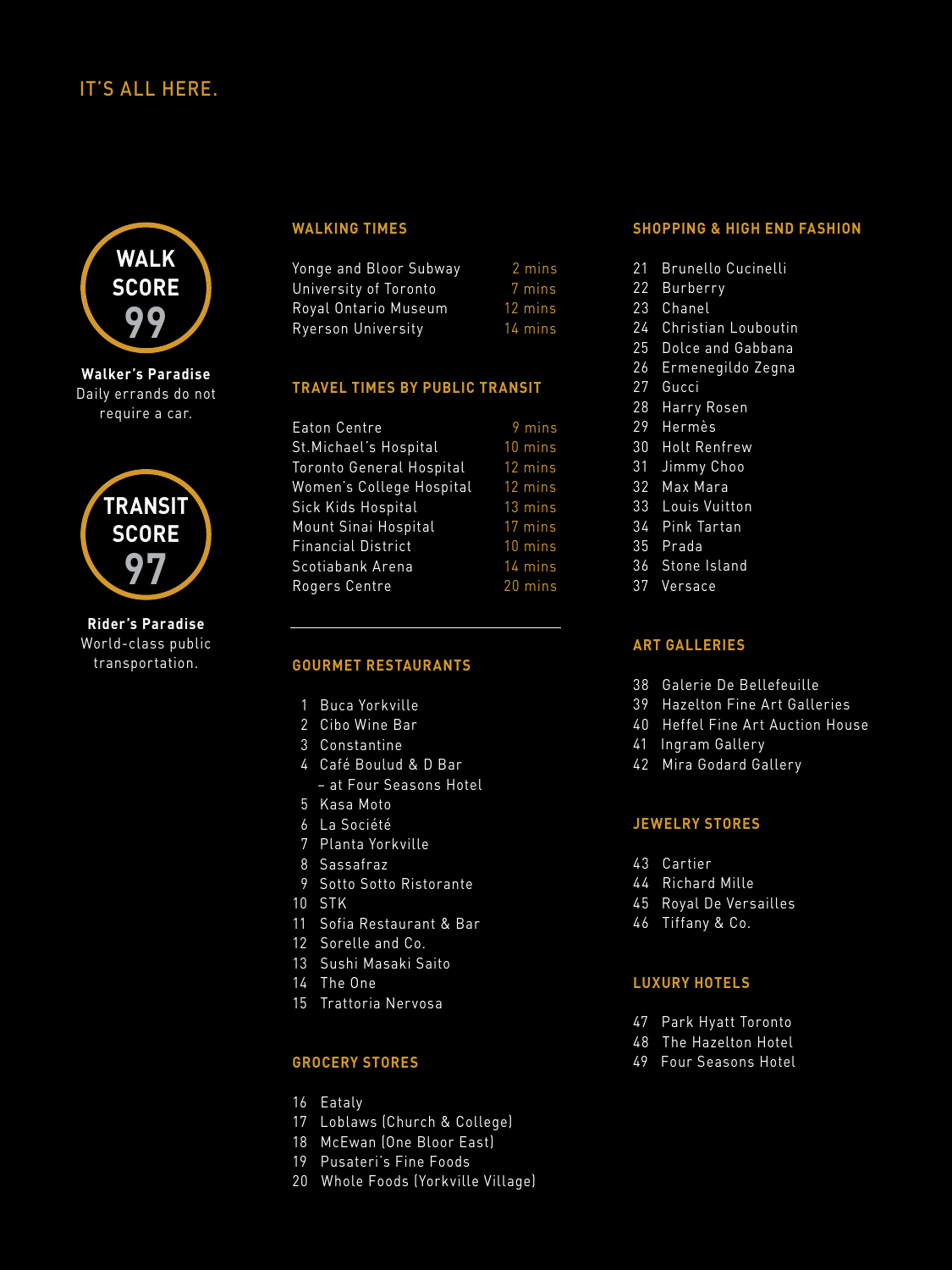

MOD Developments is a full-service real estate company specializing in unique urban developments with a focus on architectural excellence, heritage preservation and city-building. It is headed by Gary Switzer, CEO and Noorez Lalani, President.

Since its founding in 2009, the partnership has developed a series of successful, award-winning developments, beginning with its first project the 48-storey Five Condos at St. Joseph, which won the coveted 2011 BILD Project of the Year and Best High-Rise Building Design Awards, as well as earned praise for its restoration of almost half a block of heritage buildings on Yonge Street. This was followed by The Massey Tower, a 60-storey development near Yonge and Queen, integrating the 1905 former Bank of Commerce building into an innovative block development which included the revitalization of the landmark Massey Hall. The Massey Tower was recognized in 2013 by winning both the BILD and OHBA Project of the Year and Best High-Rise Building Design Awards.

Waterworks, the firm's most recent achievement, is the revitalization of the City of Toronto's historic waterworks building which integrates upscale condominiums, the city's newest YMCA, and a major Food Hall housed in the building's original mechanical hall.







The Massey Tower 60-storeys 697 units Architects: Hariri Pontarini Architects Interior Designer: Cecconi Simone Inc. Awards: 2013 BILD and OHBA Project of the Year Award, Best High-Rise Building Design Award Status: To be completed late 2019

#### 2. FIVE St. Joseph Condominiums 48-storeys 539 mixed use units Architects: Hariri Pontarini Architects Interior Designer: Cecconi Simone Inc. Awards: 2011 BILD Project of the Year Award, Best High-Rise Building Design Award Status: Completed in 2015

Waterworks 13-storeys 288 residential units Architects: Diamond & Schmitt Architects Interior Designer: Cecconi Simone Inc. Awards: 2017 OHBA Most Outstanding High or Mid-Rise Condo Suite Award Status: Under construction

3.